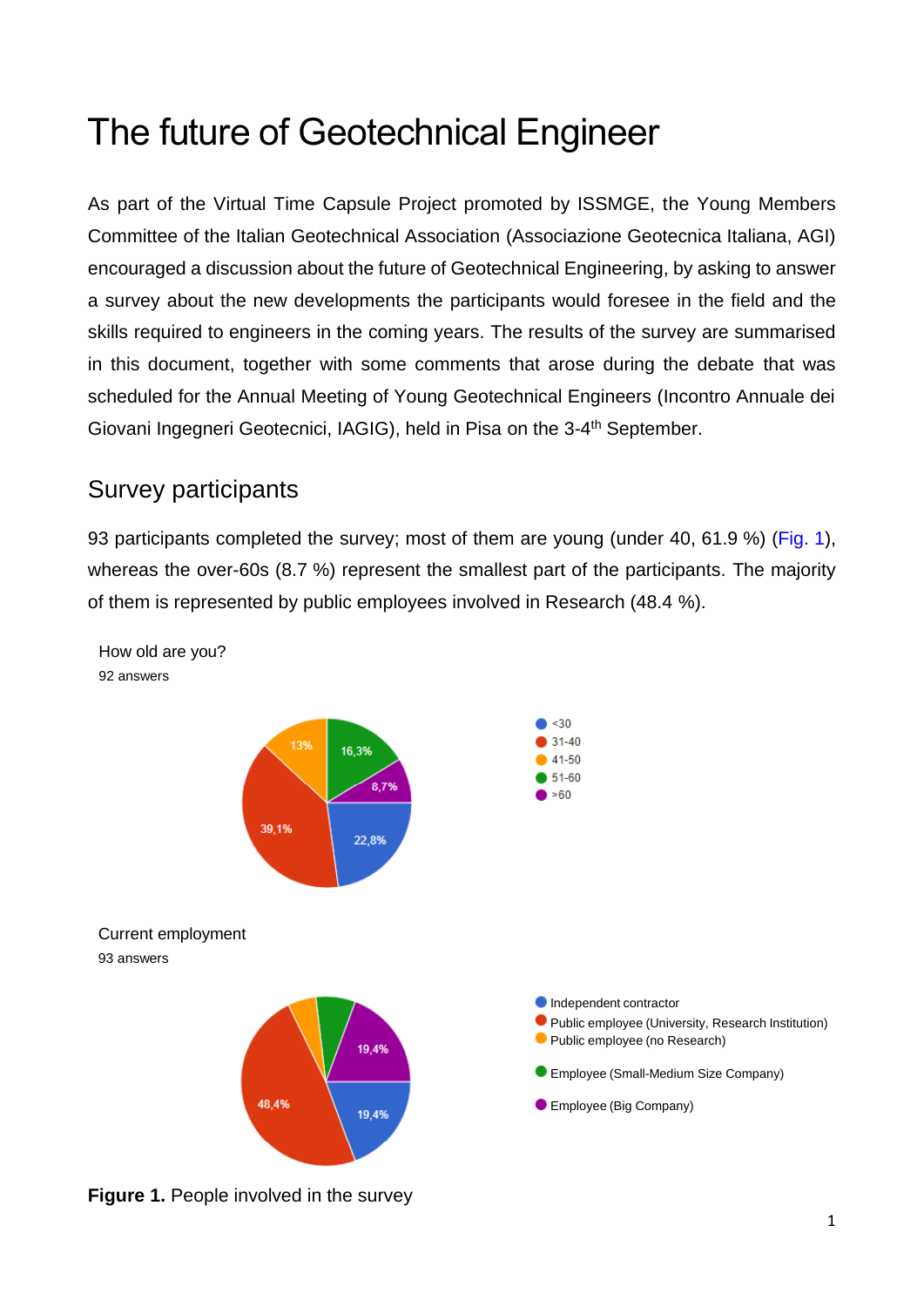## How much do you think the following sectors will be growing in the next 15 years?

Survey participants were asked to assign the sectors given in Fig. 2 a rate between 0 and 5 about their growth expectation in the coming years, with 0 meaning "no development" and 5 "very strong development". They identified "Innovative materials for Geotechnics" and "Energy Geotechnics" as the most promising categories, whereas "Foundations" and "Simplified design procedures" as the least attractive for the coming years.



**Figure 2.** Future developments in Geotechnical Engineering

### What technical advancement do you expect by 2036?

The open-ended question "What technical advancement do you expect by 2036" received several interesting answers, as summarised in the word cloud represented in Fig. 3. As it is well known, the bigger the font size, the more important the word: this is particularly the case for "Modeling", "Monitoring", new materials", "Artificial Intelligence" and "Climate Change". "Modeling" was mostly related to 3D numerical analyses, even referring to methods which go beyond the Finite Element drawbacks (e.g. Smoothed Particle Hydrodynamics, Material Point Method, etc…). As for "Climate Change", the answers of the participants focused on environmental protection and low demographic impact, thanks to the adoption of "Innovative Materials". "New materials" are seen mostly devoted to slope stability and Environmental Geotechnical Engineering.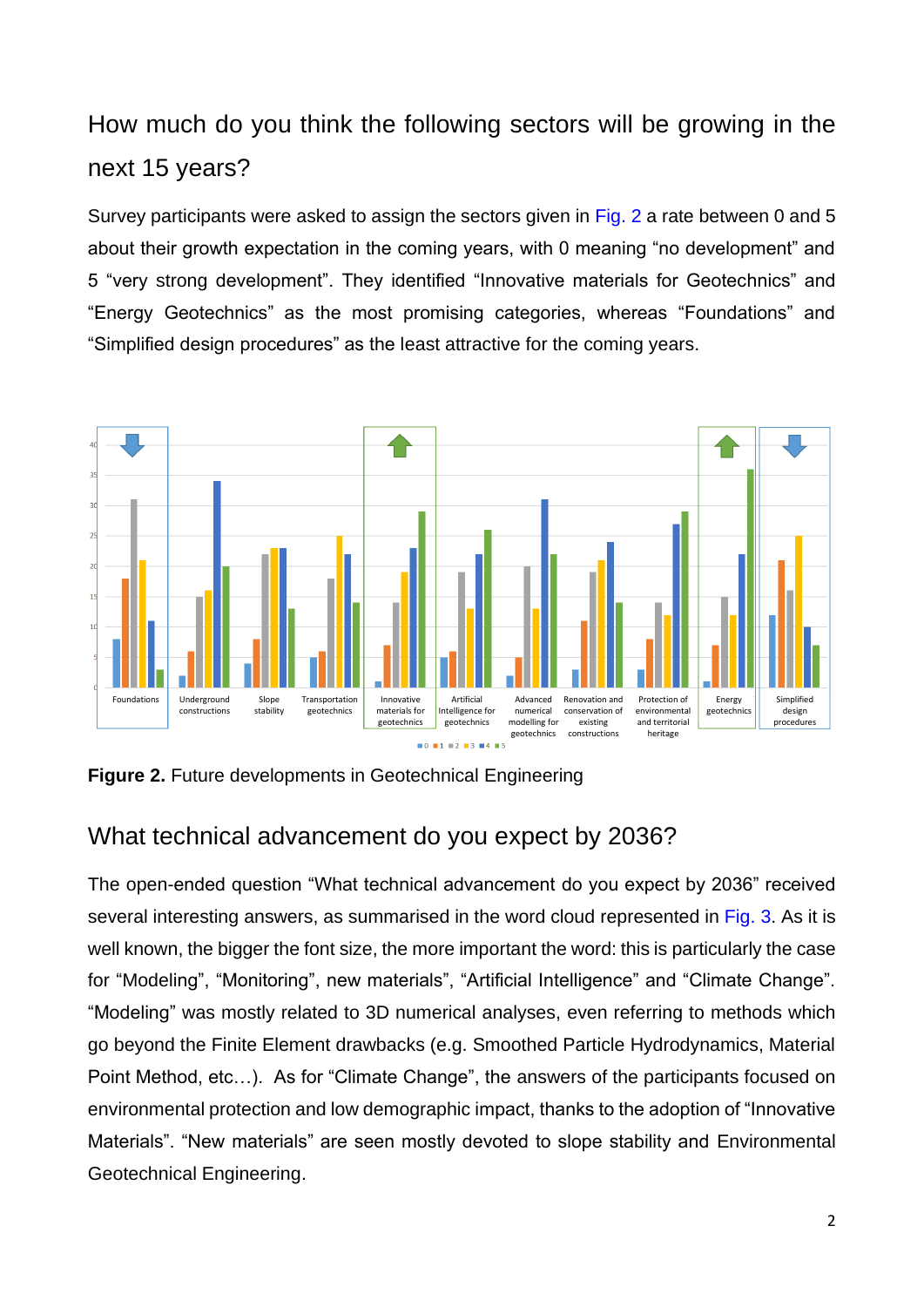

**Figure 3.** Technical Advancements in Geotechnical Engineering

It is also worth reporting that some different views about future technical advancements were recorded in the survey: indeed, some participants showed a few expectations about future development, as they stated that Geotechnical Engineering will be developing little and that the only remarkable change will be concerning the use of new techniques, updating already-existing design procedures. Conversely, some others anticipate certain, huge changes, mostly related to Building Information Modeling (BIM). Regarding the last point, it is interesting to note that some conflicting opinions were given, as the BIM is deemed as not applicable to Geotechnical Engineering by some participants.

## What are the keywords that best describe the future of Geotechnical Engineering?

Participants to the survey were also asked to describe the future of Geotechnical Engineering through keywords. From the word cloud shown in Fig. 4, it is apparent that words such as "Innovation", "Sustainability", "Multidisciplinary", were most adopted, together with "Modernisation", "Modeling", "Resilience", and "Hydrogeological Hazard". All these keywords refer to the need of heading towards a greener and renewable planet, despite now being subjected to stronger stresses mainly due to climate change and increasing world population, for which Resilience is deemed as necessary.



**Figure 4.** Keywords about the future of Geotechnical Engineering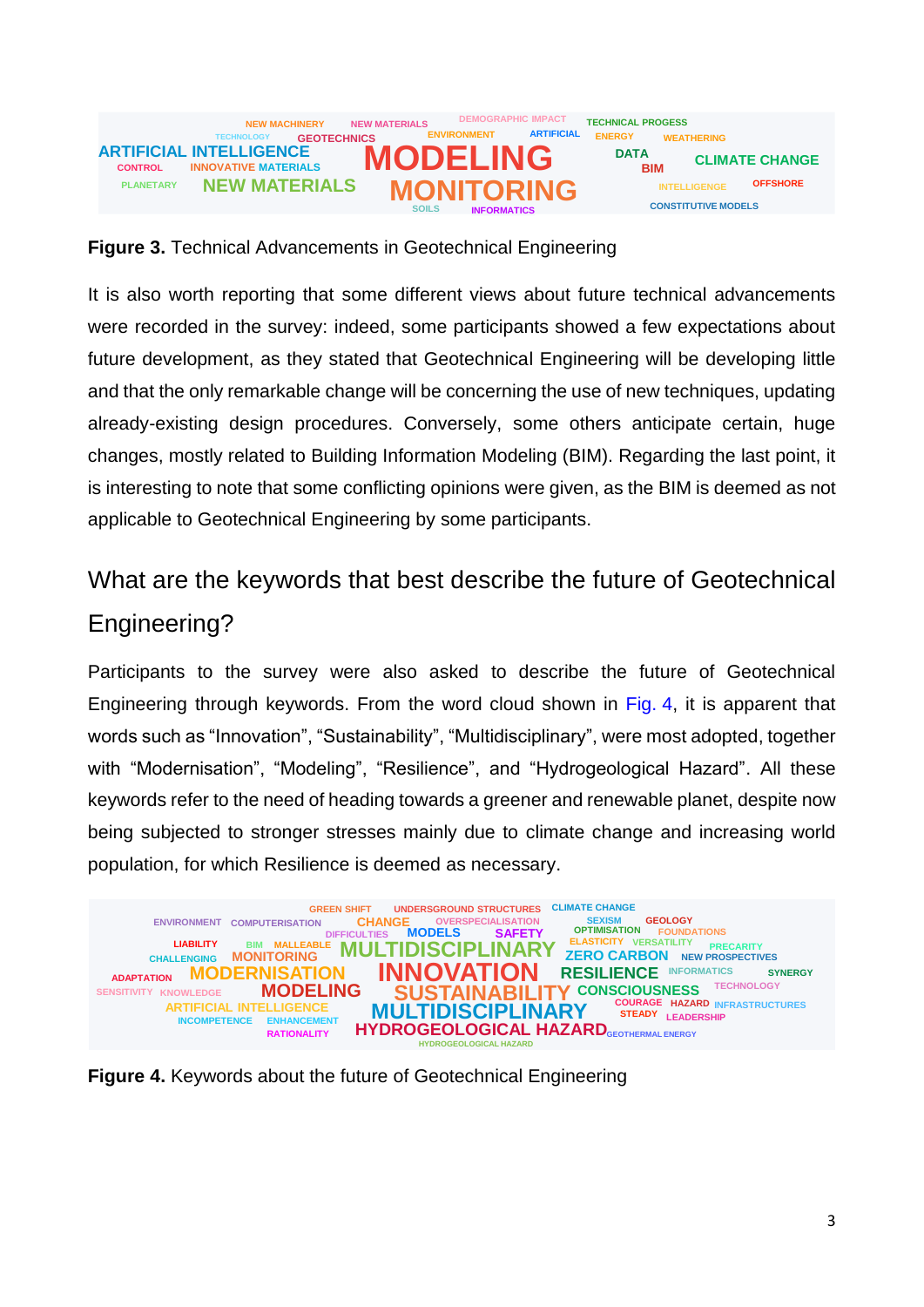## Which skills do you expect being more required to the geotechnical engineer in the coming 30 years?

The survey participants were asked to assign the skills given in Fig. 5 a rate in between 0 and 5 about their expected appeal in the coming years, with 0 meaning "no needed" and 5 "fundamental". The results of the poll showed that the specific geotechnical skills are deemed as the most appealing for the future, while the opposite can be said for general engineering skills (excluding Civil Engineering). This is somewhat surprising as this goes in the direction of "Specialisation", as an opposite of "Multidisciplinary" which was one of the mostly chosen keywords in Fig. 4.



**Figure 5.** Skills required in the future of Geotechnical Engineering

## What engineering technical expertise do you do you believe will be required the most in the coming 30 years?

Participants to the survey were allowed to give multiple answers to the question reported above, regarding the technical expertise that is expected to be required the most in the coming years. As shown in Fig. 6, Environmental and "It & Telecommunications" were anticipated as the most required, together with Management, Geology, Hydraulics and Structures. Mechanical Engineering received a bit of attention as well, while the remaining fields received one vote only. At first glance, this result is somewhat surprising, as "Energetic" was voted just twice, in contrast with the need of a greener world arising from Fig. 4: however, here it is worth mentioning that this topic was perhaps covered by "Environmental".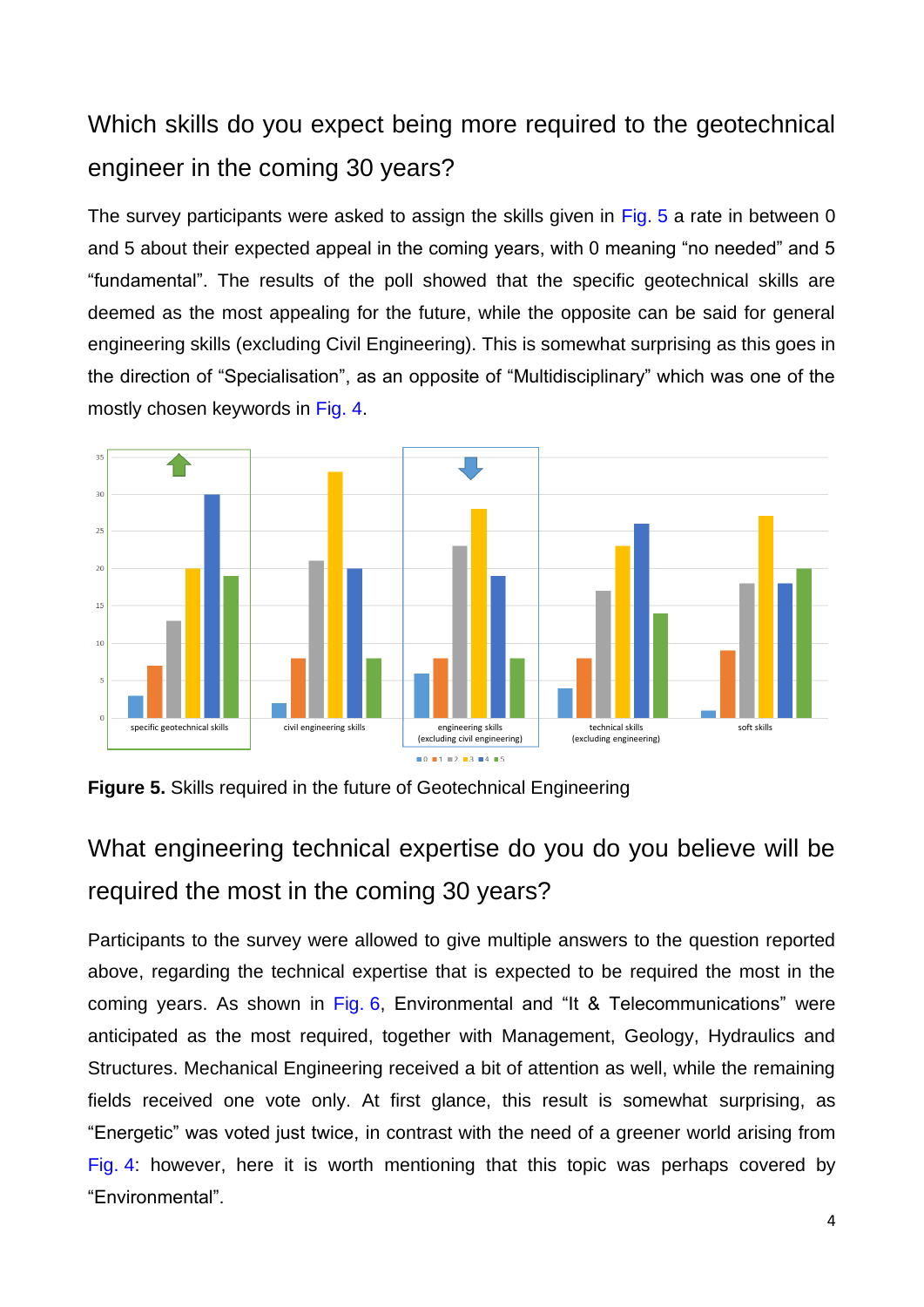What engineering technical expertise do you believe will be required the most?



**Figure 6.** Technical expertise required in the future of Geotechnical Engineering

### Geographical aspect

93 answers

In the poll, participants were also supposed to indicate where they expect to be working in the coming years and where they think the major developments of Geotechnical Engineering will take place. The obtained answers are given in Fig. 7, where it is evident that the vast majority of the participants expect to work in Italy, followed by Europe, although the job market is shifting towards Asia, followed by Africa and South America due to the presence of emerging economies. Clearly, a bias in the first question can be detected as perhaps all participants are Italian.

### Confidence in the future of Geotechnical Engineering

Regarding the confidence about the future of Geotechnical Engineering, the results plotted in Fig.  $8$  show that the respondents are still confident about the future, as demonstrated by the rate 4 (on a scale of 5) chosen by almost half of the participants (47.3 %), while some of them are very confident (rate 5, 17.2 %). Here it is worth noting that low rates (1-2) come from under-40s, while over-40s gave all rates higher than 2.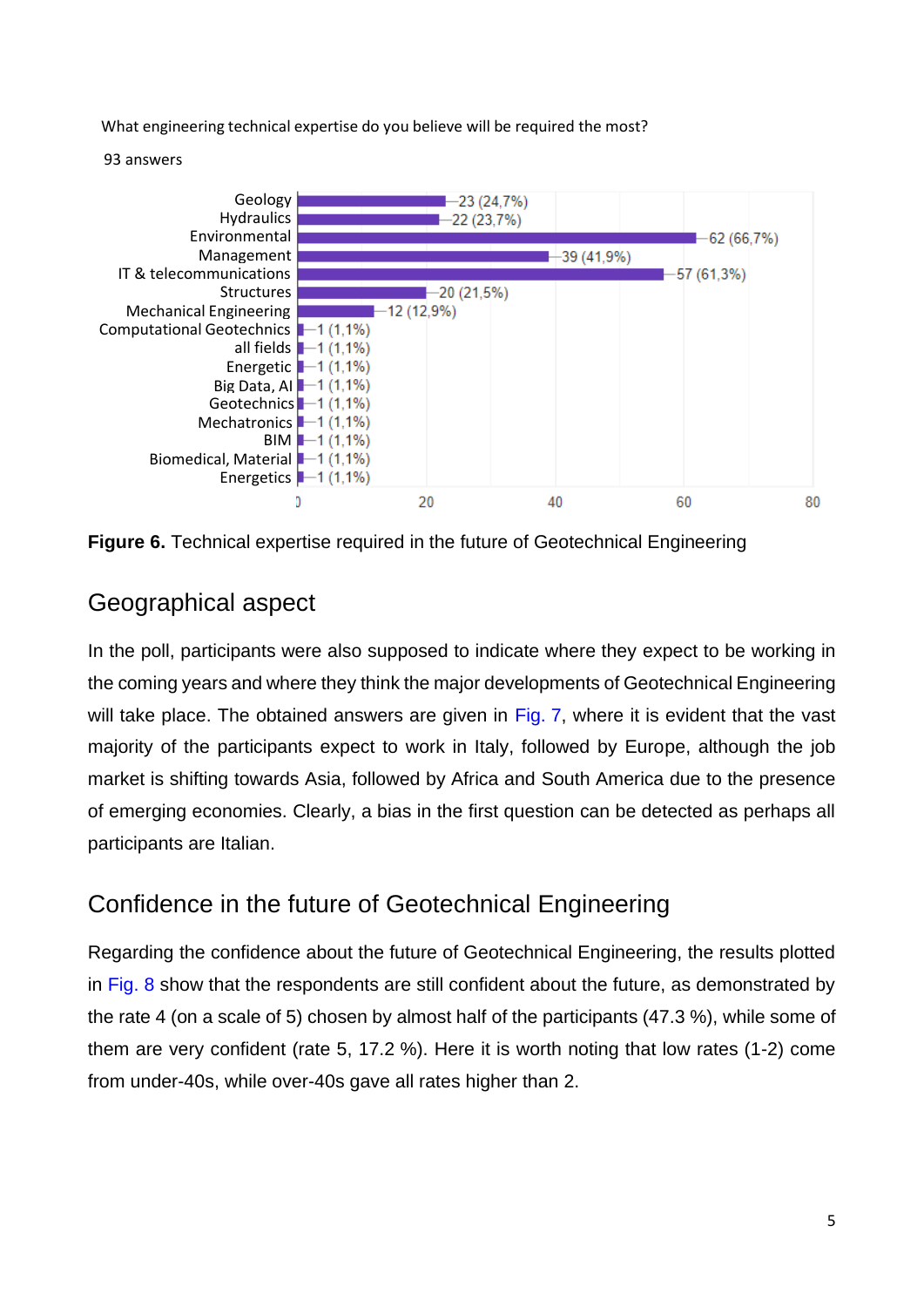Where do you suppose you will work in the coming years?

#### 92 answers



#### Where do you think major developments will take place?









#### **Figure 8.** Confidence in the future of Geotechnical Engineering